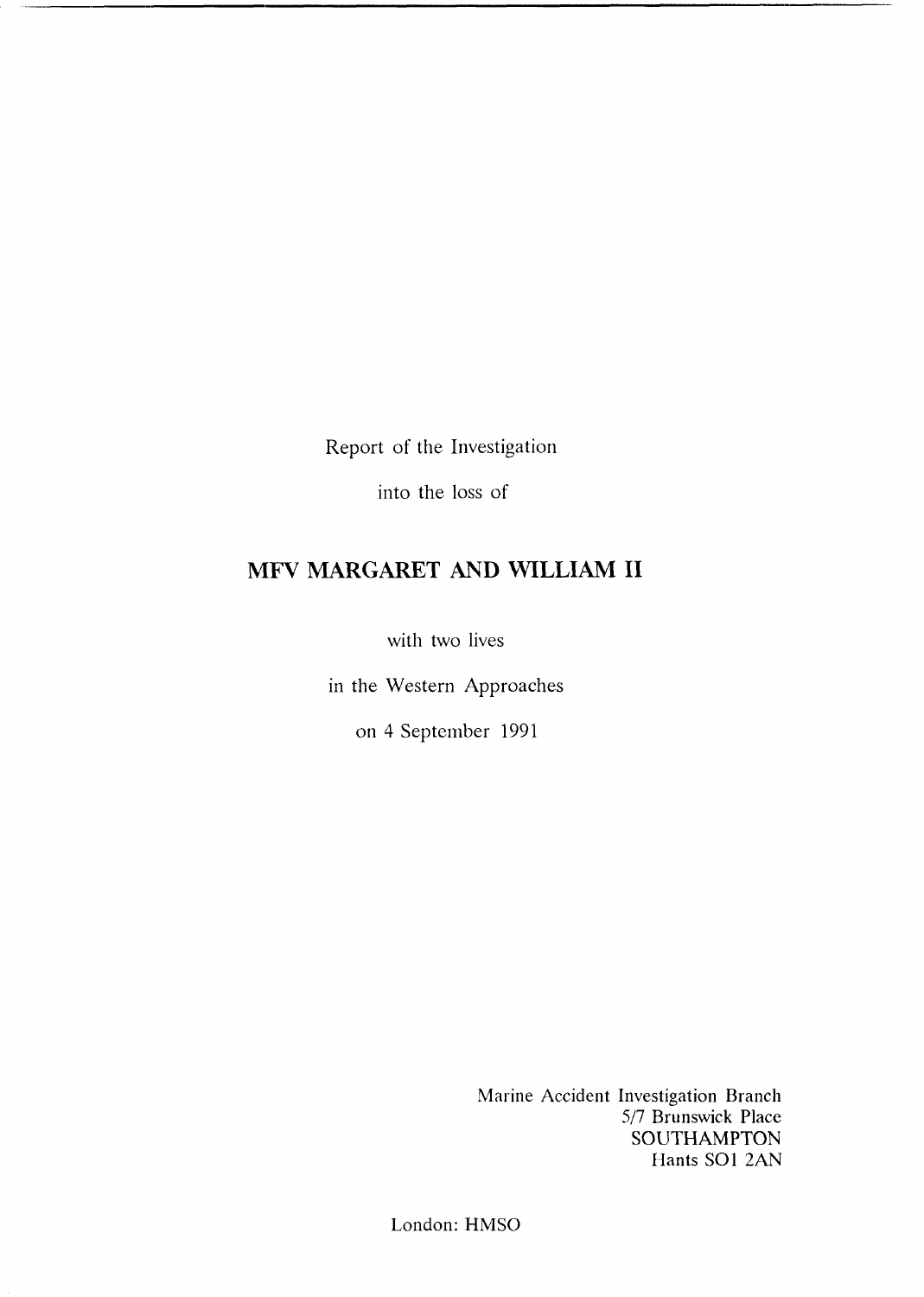## **CONTENTS**

| Section 1 | Summary                     | 1              |
|-----------|-----------------------------|----------------|
| Section 2 | Background                  | $\overline{2}$ |
| Section 3 | Narrative                   | 5              |
| Section 4 | Investigation               | 7              |
| Section 5 | Observations and Discussion | 8              |
| Section 6 | Comments                    | 11             |
| Section 7 | Findings                    | 13             |
|           |                             |                |

# [Figure 1](#page-2-0) MARGARET AND WILLIAM II at sea

- [Figure 2](#page-3-0) Extract of Chart showing vessels' courses
- [Figure](#page-4-0) 3 **Deduced approach of vessels**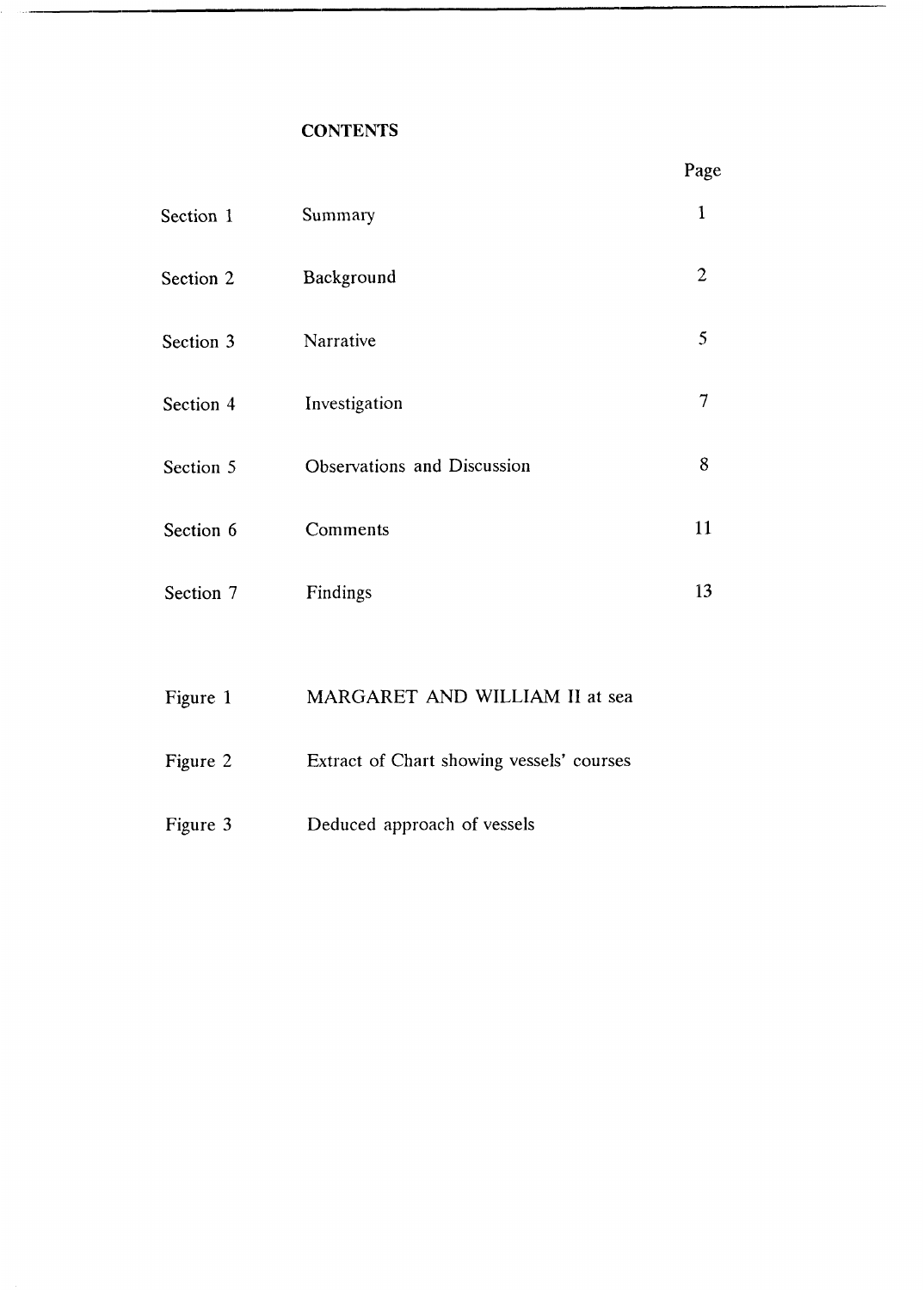### <span id="page-2-0"></span>**1. SUMMARY**

On 5 September 1991 mfv MARGARET *AND* **WILLIAM II** with five men on board was expected to berth at Newlyn early in the morning, but did not do so and was reported overdue. HM Coastguard initiated a search, and at 1343 hrs GMT a liferaft was found, with three survivors. The **two** remaining members of the crew were missing.

The survivors reported that MARGARET AND **WILLIAM II** had been in collision with an unidentified vessel the previous afternoon and, in consequence, had sunk very quickly. Search continued for the missing men without success. It is known that they were below in their bunks at the time of the accident and they were not seen at all after the collision: almost certainly they went down with their ship.

The Dutch chemical tanker JACOBUS BROERE reported that she had been in the area of the accident and although her watchkeeper had seen nothing, paint scrapings of unknown origin had been found on her bow. Subsequent investigation makes it almost certain that JACOBUS BROERE and MARGARET AND WILLIAM **II** had been in collision.

### **NOTE** :

*Times are significant. MARGARET AND WILLLIAM II was keeping British Summer Time (GMT* + *I) and JACOBUS BROERE was keeping GMT* + *2. HM Coastguard keep GMT. In this Report, critical times are given in both the time being kept by the ship referred to and in GMT.*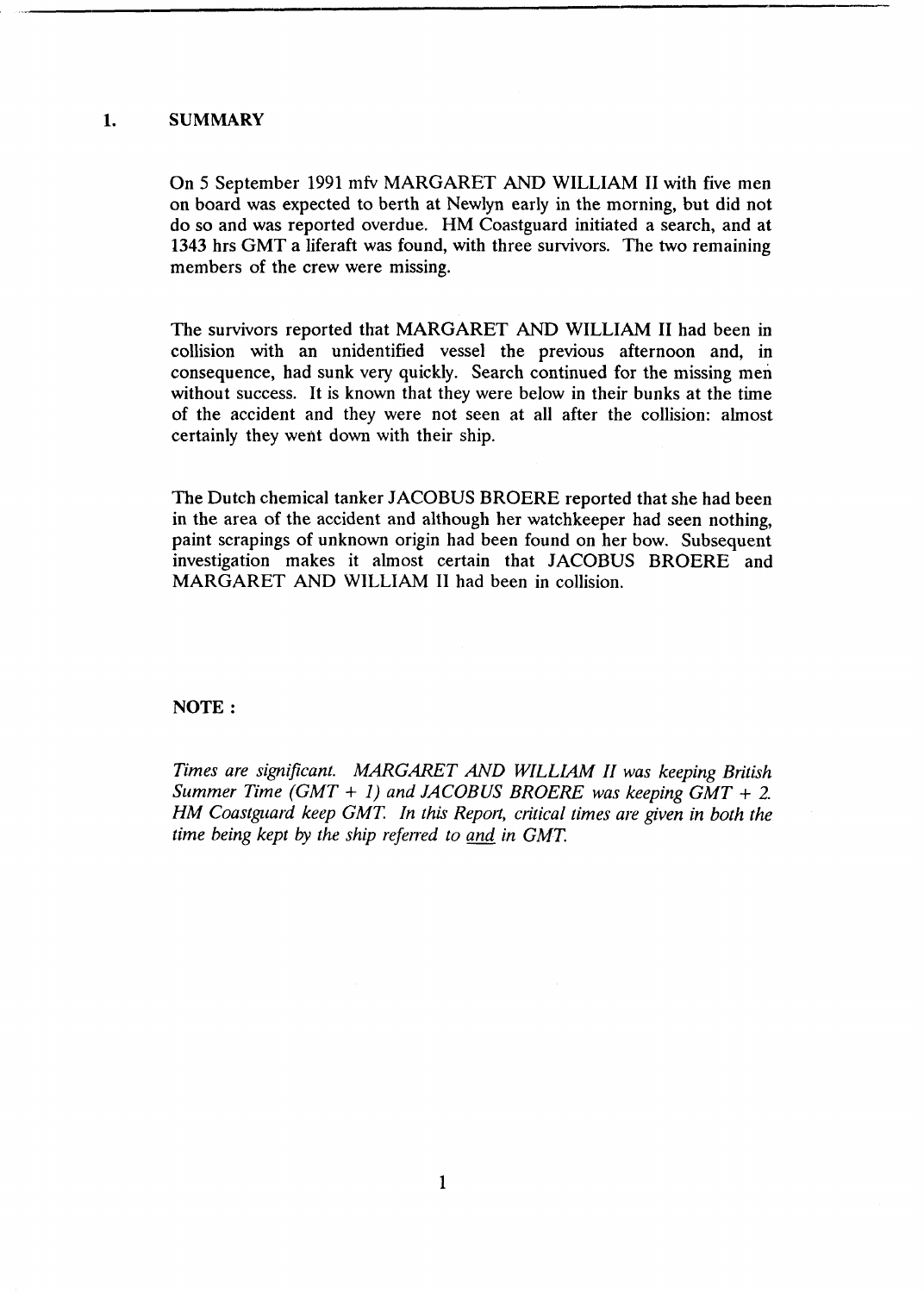#### <span id="page-3-0"></span>**2. BACKGROUND**

#### **2.1 MFV "MARGARET AND WILLIAM II"**

MARGARET AND WILLIAM II was a wooden fishing vessel built in 1978 in France. She was originally built for trawling, but in her final ownership was used as a gill netter. There are no drawings available for reference purposes. A photograph of the boat is at Figure 1.

She was 10.9 metres long, and therefore, being below 12.0 metres in length, was outside fishing vessel certification requirements. She was 15.5 tons GRT; operated out of Newlyn, Cornwall; and was jointly owned by the last voyage Skipper and one of her crew (referred to in this report as "the Mate" though he was not formally appointed as such), both of whom survived the accident. She was bought by her owners in December 1986 and has been used all-theyear-round since then, usually with a crew of four. On her final voyage she also carried a supernumerary, who wished to see if he could undertake a full voyage without being overtaken by seasickness. He also survived. He had no financial interest in the venture. All of the crew members with the exception of the supernumerary, had undertaken survival, first-aid and firefighting courses organised by the Stevenson Company of Newlyn. No certificates of competency were held by anybody on board, nor are they required in a vessel of this size.

The boat is reported to have been well maintained. The life-saving appliances consisted of four lifejackets, one lifebuoy and one Avon non-SOLAS six-man inflatable liferaft, with "offshore E-pack" equipment. This liferaft had been serviced by Cosalt in Newlyn on 30 August 1991, and returned to the fishing vessel prior to her sailing on this voyage. The previous service was dated November 1985.

The raft was stowed in a wooden cradle on top of the wheelhouse, secured with a light lashing and the painter was apparently tied to a leg of the radar scanner platform. No hydrostatic release unit was fitted.

The offshore E-Pack contains two parachute flares and three red hand flares for distress purposes.

The boat was equipped with the following navigational equipment:

Furuno Radar FR 24, ship head-up stabilisation only;

Sailor 144 series VHF set;

Kelvin Hughes Navstar Decca Navigator Model 601D;

Shipmate RS 5300 C GPS navigation system;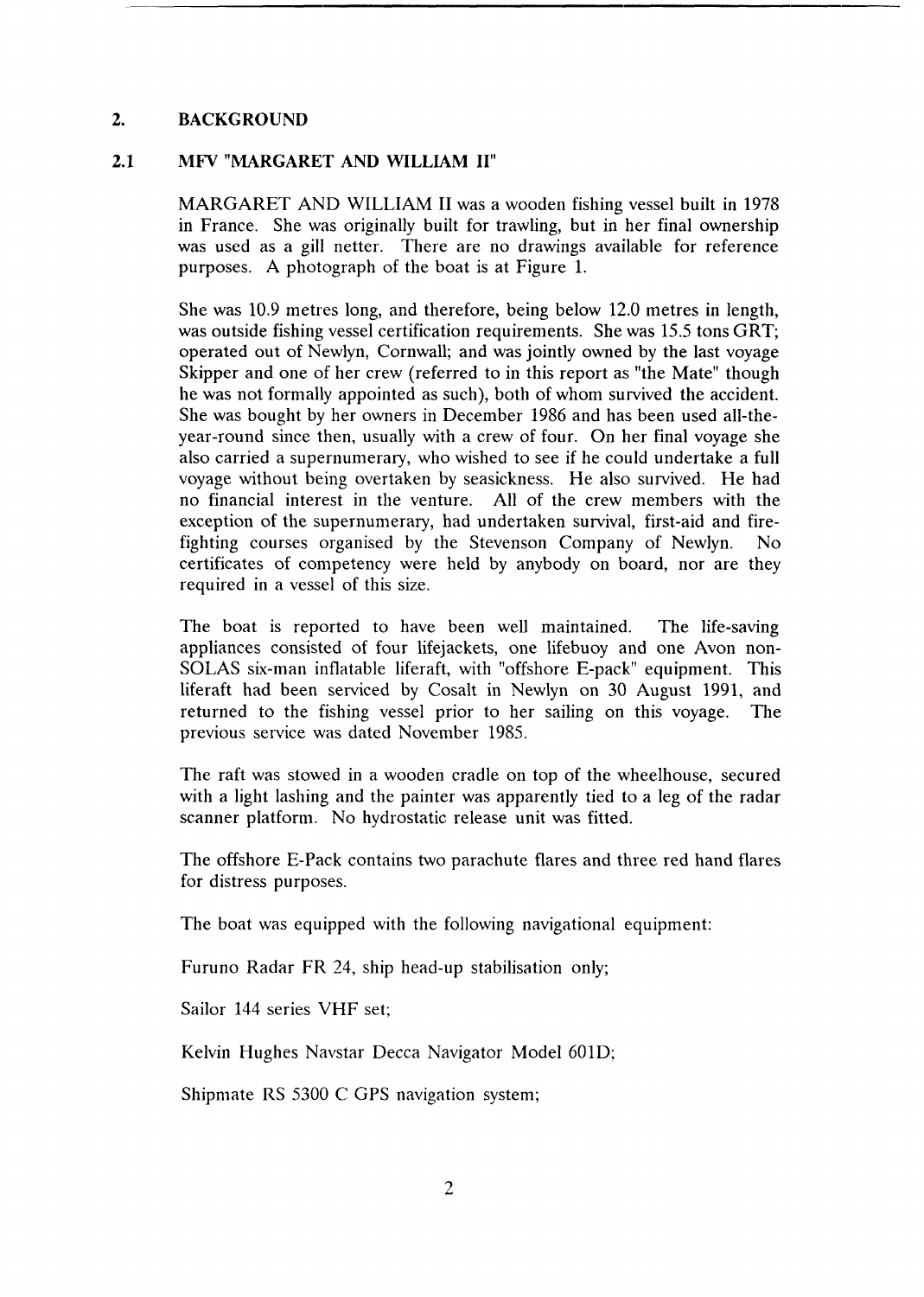<span id="page-4-0"></span>Cetrek 727 Automatic pilot system with fluxgate electronic compass;

Magnetic compass (details unknown);

Echo sounder CVS 8808;

The survivors reported all these items in full working order at the time of the accident.

Navigational equipment was maintained by Kernow Marine Electronics of Newlyn and there are comprehensive records of maintenance undertaken on board MARGARET AND WILLIAM **II** since purchase, which indicate diligence on behalf of the owners in all respects.

The wheelhouse was of wooden construction with windows on all sides, with the exception of one area on the starboard side adjacent to the one-person seat. Behind this seat was a solid partition to deck-head. All navigational equipment was visible from this seat with the exception of the radar which was in the port corner and viewed through a daylight hood. The steering wheel was on the centreline, the autopilot control unit being on the front bulkhead, in front of the starboard side seat. **A** settee extended down the port side and partly across the afterpart. There was an access hatch in the deck, down into the after compartment which was used as sleeping quarters.

The hull was divided into four compartments: a small ice compartment forward with hatch to deck, fish-hold with hatch to deck, engine compartment with two ventilators to deck and sliding access door in the after bulkhead which led into the aftermost compartment, used as sleeping quarters. All bulkheads were wooden.

The engine exhaust pipe was led horizontally through the after engine compartment bulkhead into the sleeping quarters and vertically through the main deck at the rear of the wheelhouse, up the aftermast. The pipe was open ended.

The hull was painted blue above yellow above the waterline except for the stern which was totally white with black lettering. The registration number **SU** 96 was painted white on a black rectangle. The wheelhouse was blue on the lower parts, white on the upper parts. The masts fore and aft and the radar scanner platform were all buff colour. The wheelhouse had been newly painted on 31 August 1991.

The radar scanner was sited on the centreline, forward of the original trawl gantry. A thick pipe containing the exhaust was in the rear line of sight of the radar scanner. Adjacent to the scanner and clear of its rotation was a metal pipe, welded to the rear of the scanner platform in a vertical position and used as a support for radio aerials.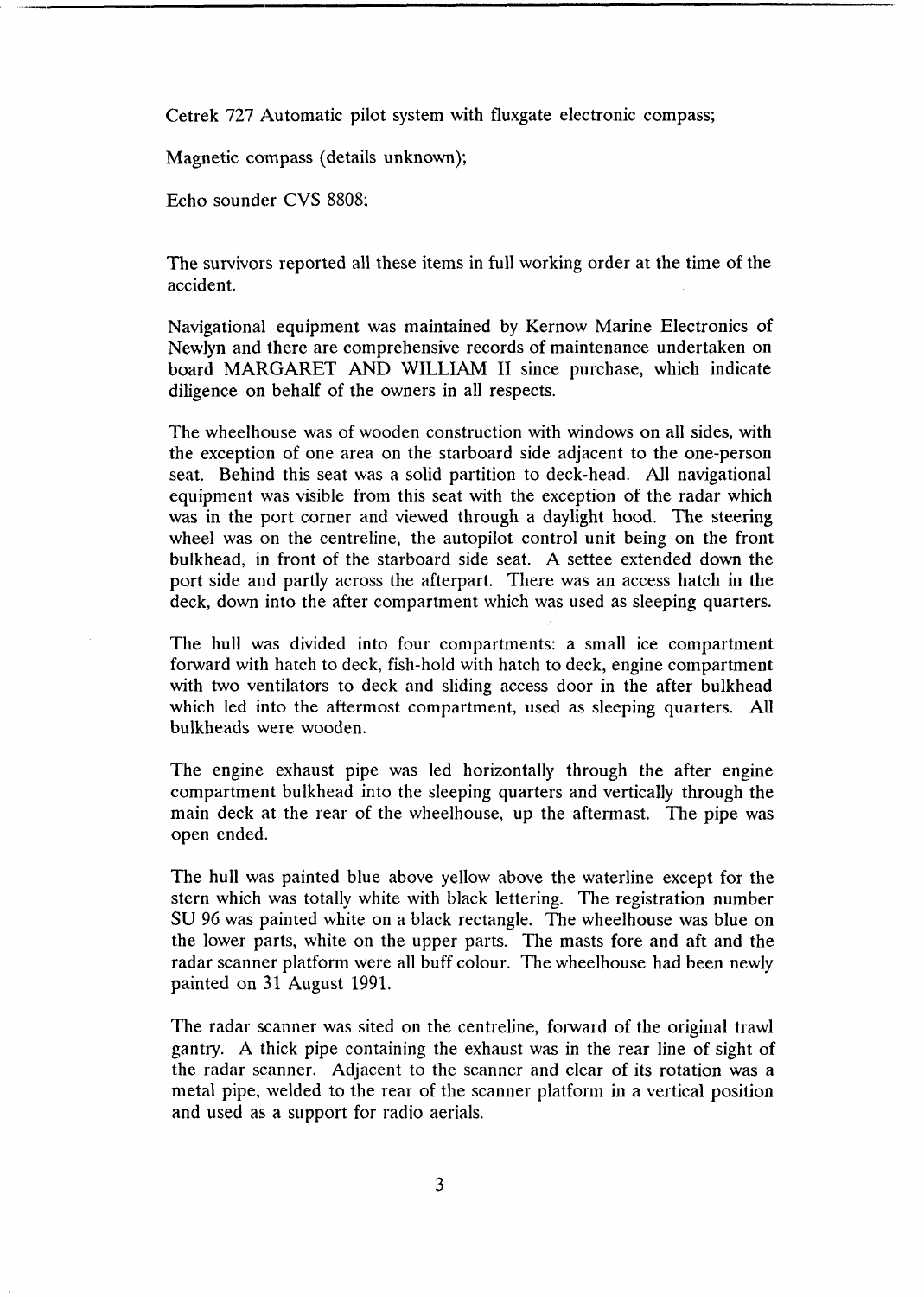<span id="page-5-0"></span>The freeboard of the vessel aft is estimated as 1.2 metres to 1.5 metres at the time of the accident.

Noise from the propulsion unit was a drone, but apparently not enough to make shouting necessary in the wheelhouse.

Sound signals could be made by an electric hooter situated on top of the wheelhouse, reported to have been in working order when last checked, date unknown.

The wheelhouse door on the starboard side was hinged, opened outwards and could be kept open at 90 degrees, on a hook.

The vessel had a small radar reflector permanently hoisted on the foremast.

#### **2.2 JACOBUS BROERE**

The Dutch flag chemical tanker JACOBUS BROERE arrived in Avonmouth partly laden with 1056 tonnes of CTC. She is a modern chemical carrier with aft superstructure and a small foremast.

She is a very identifiable vessel, her hull orange and superstructure white, with a large orange stern-launched lifeboat positioned on a launching ramp over her stern. She was clean and obviously well run in this specialised trade.

She had commenced loading in Porto Marghera (Italy) for the United Kingdom, cargo being loaded into the after tanks in anticipation of further parcels being loaded en-route. This did not materialise. The voyage was undertaken with a trim of 3.15 metres by the stern.

Her certification was in order as were her officers' watchkeeping qualifications. All personnel had been aboard the vessel for over one month.

She had two radars : Sperry RASCAR TM 3400 M (10 cms) Sperry RASCAR TM 2500 M ( **3** cms)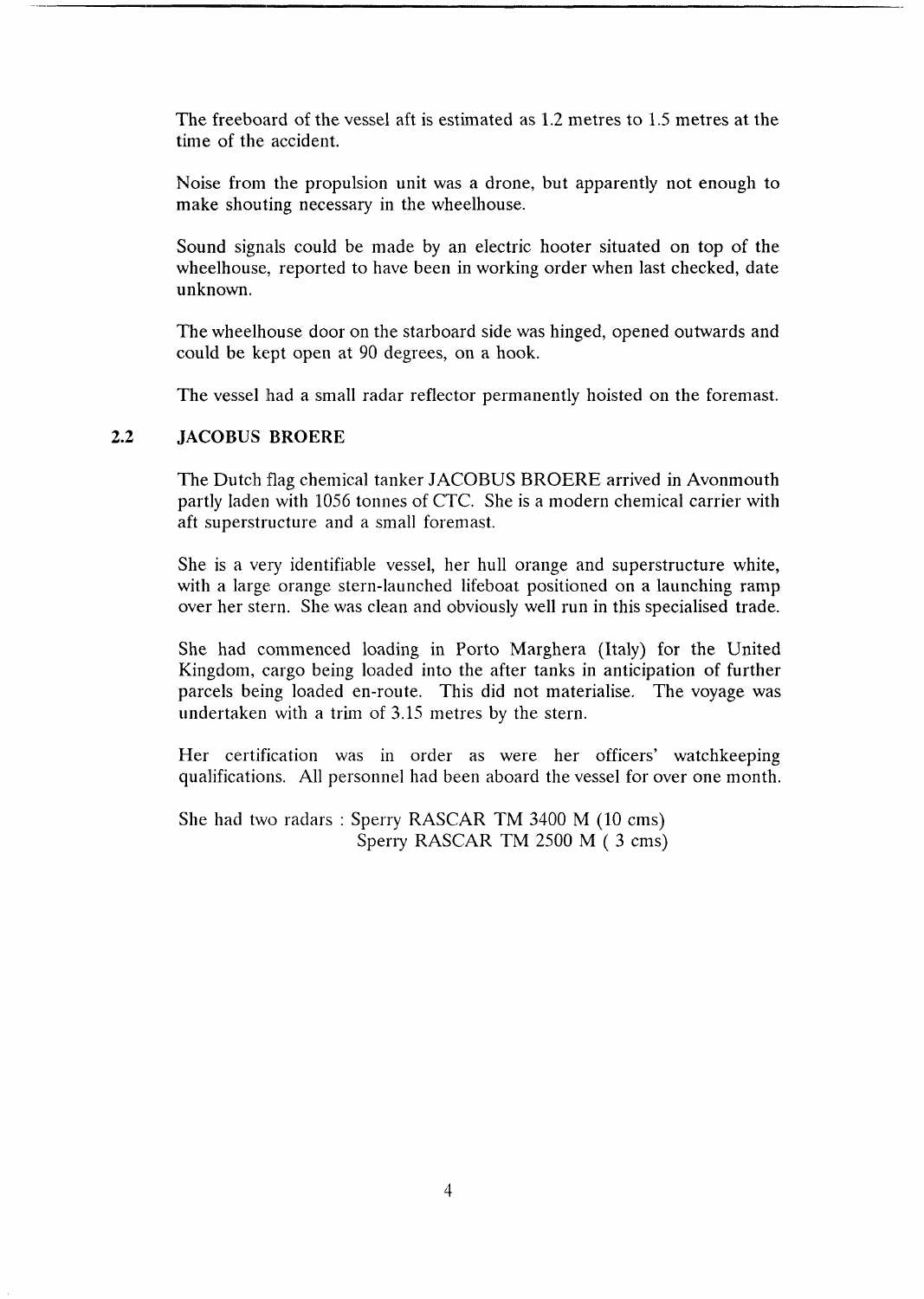### **3. NARRATIVE**

- 3.1 MARGARET AND WILLIAM **II** sailed from Newlyn, Cornwall at **2300** hrs local time **(2200** hrs GMT) on Sunday, 1 September 1991. She was bound to an area well known to her crew, for the purpose of "wrecking". This is **a**  method of fishing wrecks using gill nets. There were five persons on board. On the morning of Wednesday, 4 September 1991 she spoke to MFV CONFIDE giving her position and stating that it was her intention to return to Newlyn first light Thursday, *5* September 1991.
- **3.2** During the late afternoon of **4** September, at **a** time which cannot be accurately ascertained, when steaming towards the last **of** the 'tiers' to be reclaimed before her return to Newlyn, the MARGARET AND WILLIAM II was struck on the starboard quarter by another vessel.

The weather at the time was hazy, with a moderate sea and low swell, wind ENE force *5.* Visibility in the general area was variable, reported in patches as less than half a mile and elsewhere as two to three miles; it is recalled by the survivors as about  $1\frac{1}{2}$  miles. Air temperature in the area was 19<sup>o</sup>C and seawater temperature 18°C.

**3.3** The Skipper and Mate were both in the wheelhouse; the Skipper was seated on the starboard side and the Mate was sitting on the settee. The three other crew members were below decks in the after sleeping quarters.

> The vessel was on automatic pilot, the radar operating on the six mile range and VHF tuned to Channel 8. The survivors cannot recollect when they had last looked at the radar screen. No sound signals were being made; the navigation lights were probably on but this is not certain. **A** basket was hoisted in the forepart of the vessel, and a radar reflector was fixed to the foremast.

**3.4** The Skipper recalls seeing a face of horror on the Mate sitting to his left. He sprang up from his seat to look astern, and recalls seeing a white wall of water before glancing at the GPS Decca unit, which gave co-ordinates of 19 and 37, and an analogue watch hanging on the wheelhouse front bulkhead, which he states showed 1720 hrs (1620 hrs GMT). The Mate recalls the time as 1700 hrs to 1730 hrs. He saw a "wall of orange" before the wheelhouse went dark and both men found themselves under water. The colliding vessel was described as being visible through the windows on the starboard side and starboard rear of the wheelhouse. Neither of them know how they escaped from the wheelhouse, except that they found themselves on the surface of the water uninjured. The supernumerary, who was resting on the aftermost bunk below decks, recalls feeling a crunch and finding himself in the water, and swimming through a **gap** in the hull. He recalls hearing the other vessel going over the top of him, before he surfaced. The ship passed close to them, and was described as having an orange hull and white superstructure. The name was not observed.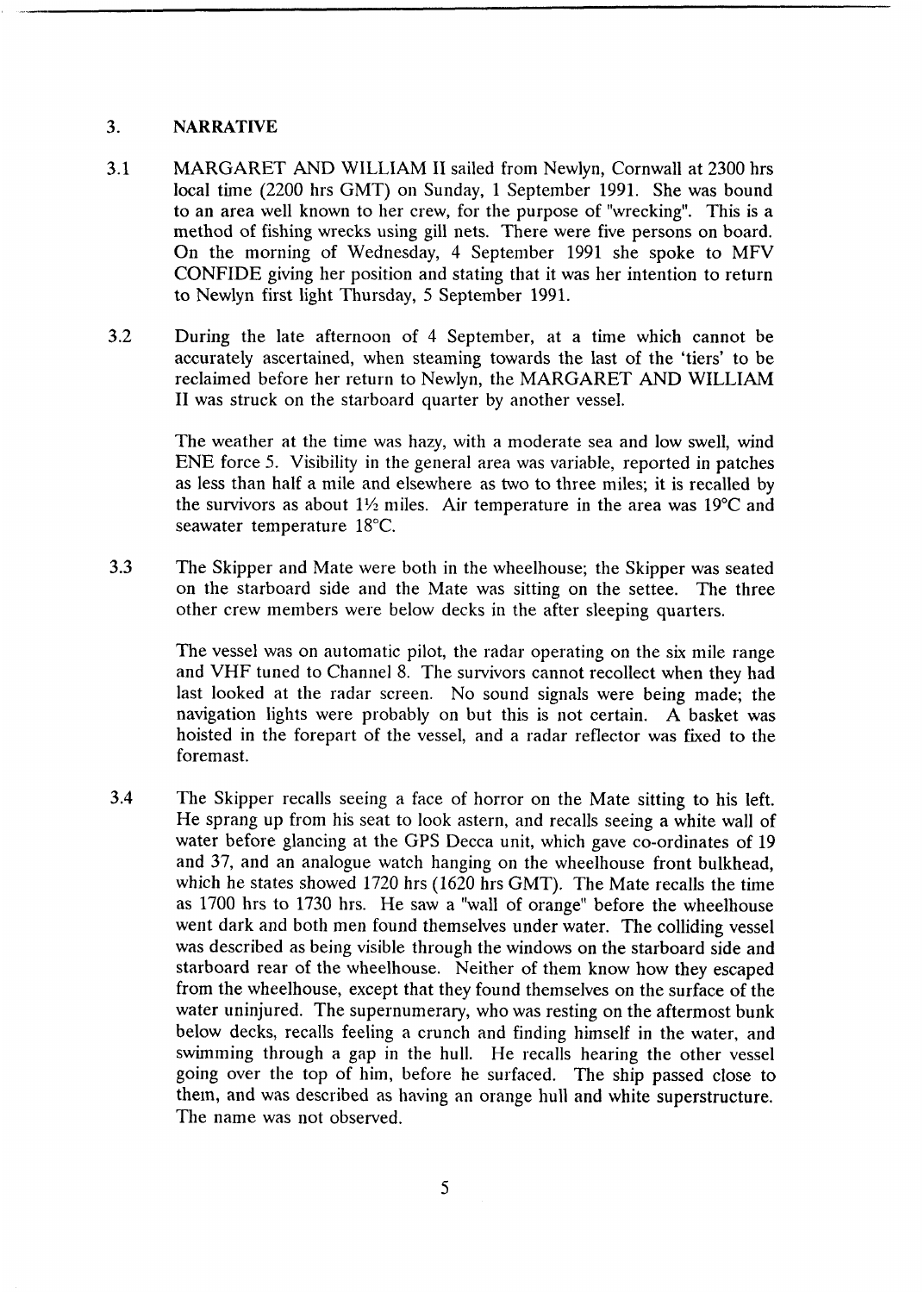<span id="page-7-0"></span>**3.5**  The Skipper saw MARGARET AND WILLIAM II with her bow vertically in the air for about one third of her length. He also recalls that there was no boat wreckage in the area, only flotsam from the deck, such as fish boxes, buoys and floats. The bow of MARGARET AND WILLIAM II disappeared vertically in front of his eyes, whilst the other two survivors inflated the liferaft which had floated free. No lifejackets were being worn at the time of the accident.

Meanwhile, the ship sailed on, apparently unaware of what had happened.

- **3.6**  Once on board the inflatable liferaft the Mate tried to fire a distress rocket, but at the first attempt only succeeded in firing it into the sea. The second rocket was fired successfully, apparently within 15 minutes of them entering the raft. A lookout was kept for the other two crew members but they were not sighted. The survival training was put into practice and the three survivors made themselves as comfortable as possible in the circumstances.
- 3.7 At 0655 hrs (0555 hrs GMT) on Thursday, *5* September 1991 CONFIDE arrived in Newlyn harbour and proceeded to land her catch. Her Skipper was concerned that MARGARET AND WILLIAM **II** did not appear to be in port as expected, as a VHF radio conversation the previous morning had indicated her intention to arrive first thing. The Coastguard were notified of this fact and Pan messages were broadcast through Landsend and Brest Le Conquet radios.
- 3.8 No response was received and the broadcast action was upgraded to a Mayday Relay at 0935 hrs GMT, with a Nimrod aircraft tasked to search the trackline from Newlyn to MARGARET AND WILLIAM II's last known position at 0600 hrs GMT the previous day, as provided by CONFIDE.
- 3.9 At about 1220 hrs ship's time (1020 hrs GMT), the Dutch flag chemical tanker JACOBUS BROERE at anchor in Barry Roads, received the Mayday Relay message through her Navtex unit. Previously, when JACOBUS BROERE had dropped anchor at 0650 hrs GMT that morning crew members engaged in the anchoring operation had reported to the Master that there was white, yellow and blue paint on the starboard bow at the waterline, the origin of which was unknown. Upon receipt of this message the Master realised that his vessel had been in the vicinity of the fishing boat's last reported position, the previous afternoon. Onboard enquiries revealed nothing out of the ordinary, except that the two duty officers (on the Bridge and in the Engine Room) had felt something "like a bit heavier than normal sea" at about 1645 hrs (1445 hrs GMT). The Master contacted Swansea Coastguard and advised them of a possible contact and the fact that JACOBUS BROERE had white, blue and yellow paint on the bows.
- 3.10 A Nimrod aircraft located an inflatable liferaft at 1343 hrs GMT, a helicopter from RNAS Culdrose consequently rescuing the three survivors. The search continued for the remaining two crew members but was finally called off at 1950 hrs GMT with nothing further being found.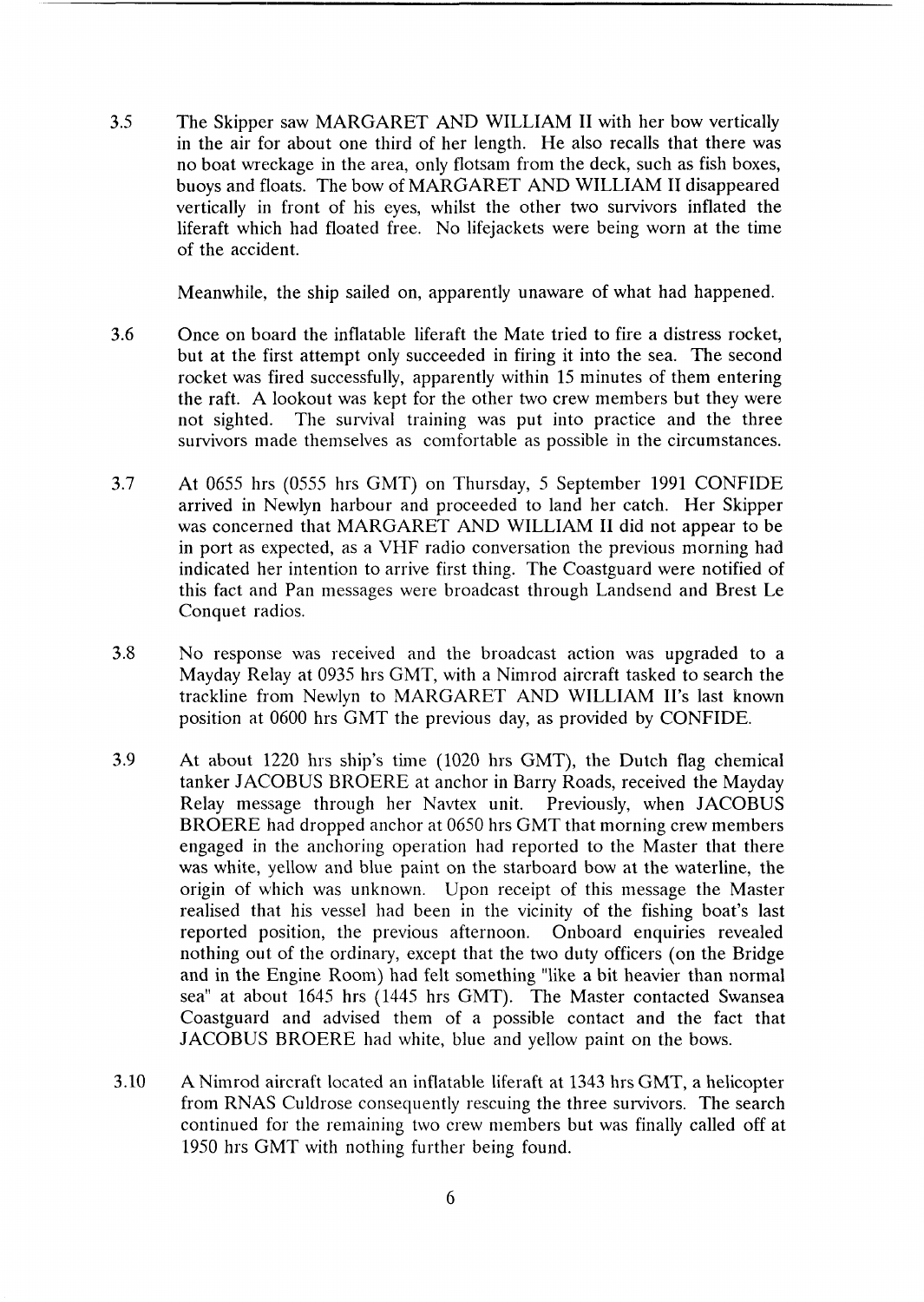#### <span id="page-8-0"></span>**4. INVESTIGATION**

- **4.1** JACOBUS BROERE was boarded upon her arrival alongside in Avonmouth that afternoon. Initial inquiry was centred upon the report of the two duty officers. However, there was a discrepancy of approximately **20** miles between the **1445** hrs GMT position given by JACOBUS BROERE and MARGARET AND WILLIAM II's last reported position. The vessel proceeded to Swansea during the night where paint samples were obtained from the bow.
- **4.2** The survivors from the fishing vessel were interviewed at Newlyn between **8**  September and 11 September. Inquiries relating to the maintenance and operation of MARGARET AND WILLIAM II were made in the Newlyn area. No wreckage from MARGARET AND WILLIAM II has been found, but containers of the paint used on the fabric of the fishing vessel were obtained from the survivors, and samples of their content were analyzed for comparison with the paint scrapings taken from JACOBUS BROERE. Three pairs of samples were compared by infra-red analysis; one pair gave **a** very good match, one a fair match and one pair did not match.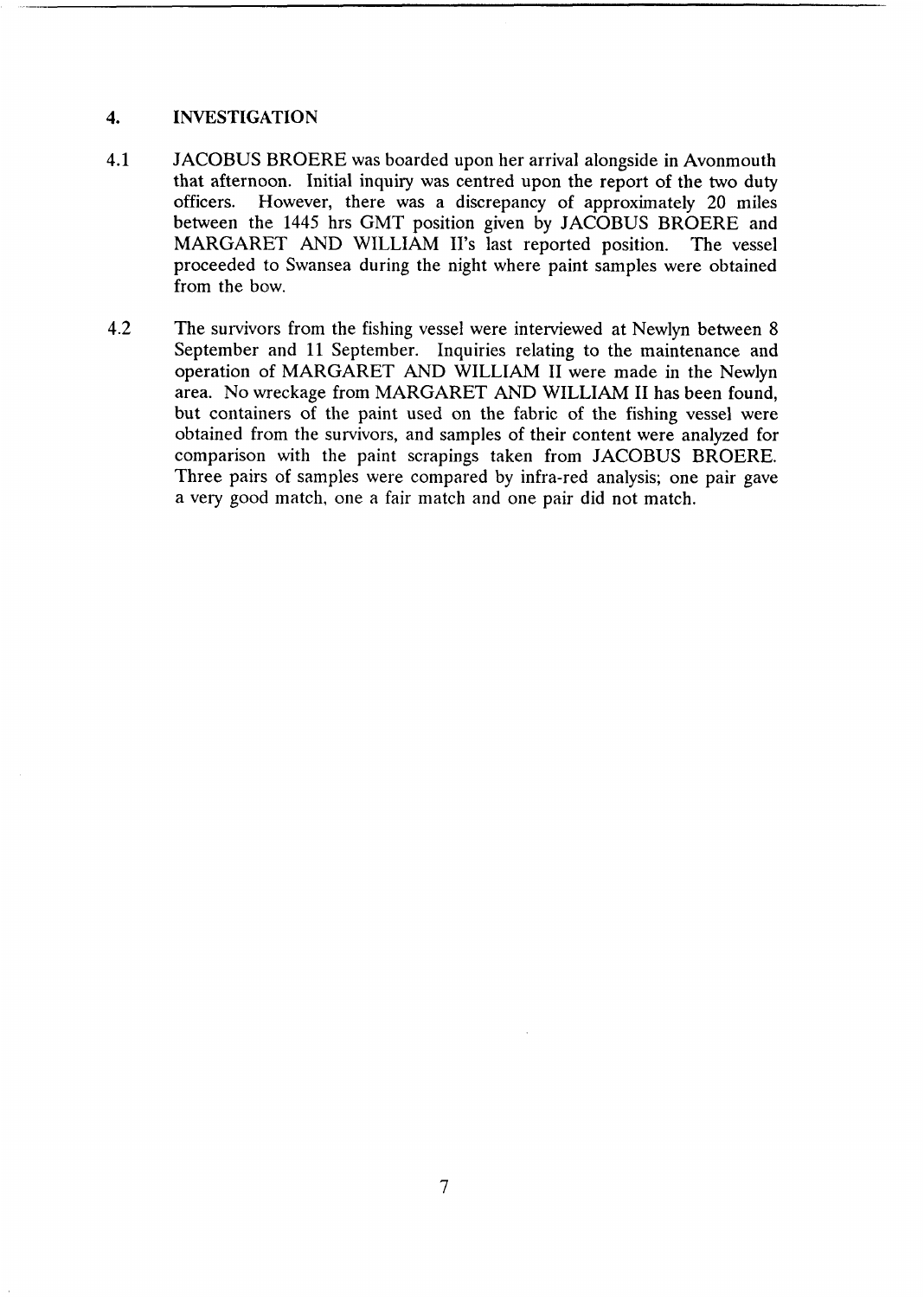#### <span id="page-9-0"></span>*5.*  **OBSERVATIONS AND DISCUSSION**

- 5.1 The crew of MARGARET AND WILLIAM II had attended first-aid, firefighting and survival courses organised locally by the fishing industry. This fact contributed greatly to their good condition when rescued by the helicopter. However, no radar training or certificates of competency were held by anybody in the crew. The Skipper had been at sea for 17 years, the last five as Skipper.
- 5.2 The construction of the wheelhouse, with a solid bulkhead on the right-hand side and rear of the person sitting on the starboard side seat, gave a very definite blind-area from 90 degrees on the starboard beam to slightly aft of the port beam, through the stern area, unless that person moved from the seated position. A blind-area would also exist for a person sitting on the end of the port side settee, also from 90 degrees on the starboard beam to some point on the starboard quarter. Without plans the angles are point on the starboard quarter. undeterminable.
- 5.3 The radar may also have had a blind-sector astern due to the after mast size (sizes and dimensions unobtainable), and aerial support which was secured to the radar scanner platform.
- 5.4 The Decca co-ordinates remembered by the Skipper were read off the digital read-out on the Shipmate RS 5300C GPS navigation unit.
- 5 .5 The watch which indicated the time of the accident to the Skipper had an analogue face with a second hand. It is possible that in the heat of the moment, the second hand may have been mistaken for the minute hand, giving an incorrect time for the accident.
- 5.6 The wheelhouse door was secured in the open position at the time of the accident.
- 5.7 MARGARET AND WILLIAM II was loaded with 400 stone of wet fish, in the fish hold. This is almost two and a half tons weight and would have affected the boats condition when she was bilged.
- 5.8 **All** access hatches to below decks, except that in the wheelhouse, were apparently secure at the time of the accident. The only ventilators were two, of the cowl type, situated on the main deck, forward of the wheelhouse, serving the engine compartment. No means of closure was available for these ventilators. The cowls usually pointed aft at the deckhouse.
- 5.9 The inflatable liferaft was lightly lashed in a cradle. It is possible that it was only released when the vessel moved into a vertical position, causing the container to slide through the lashing.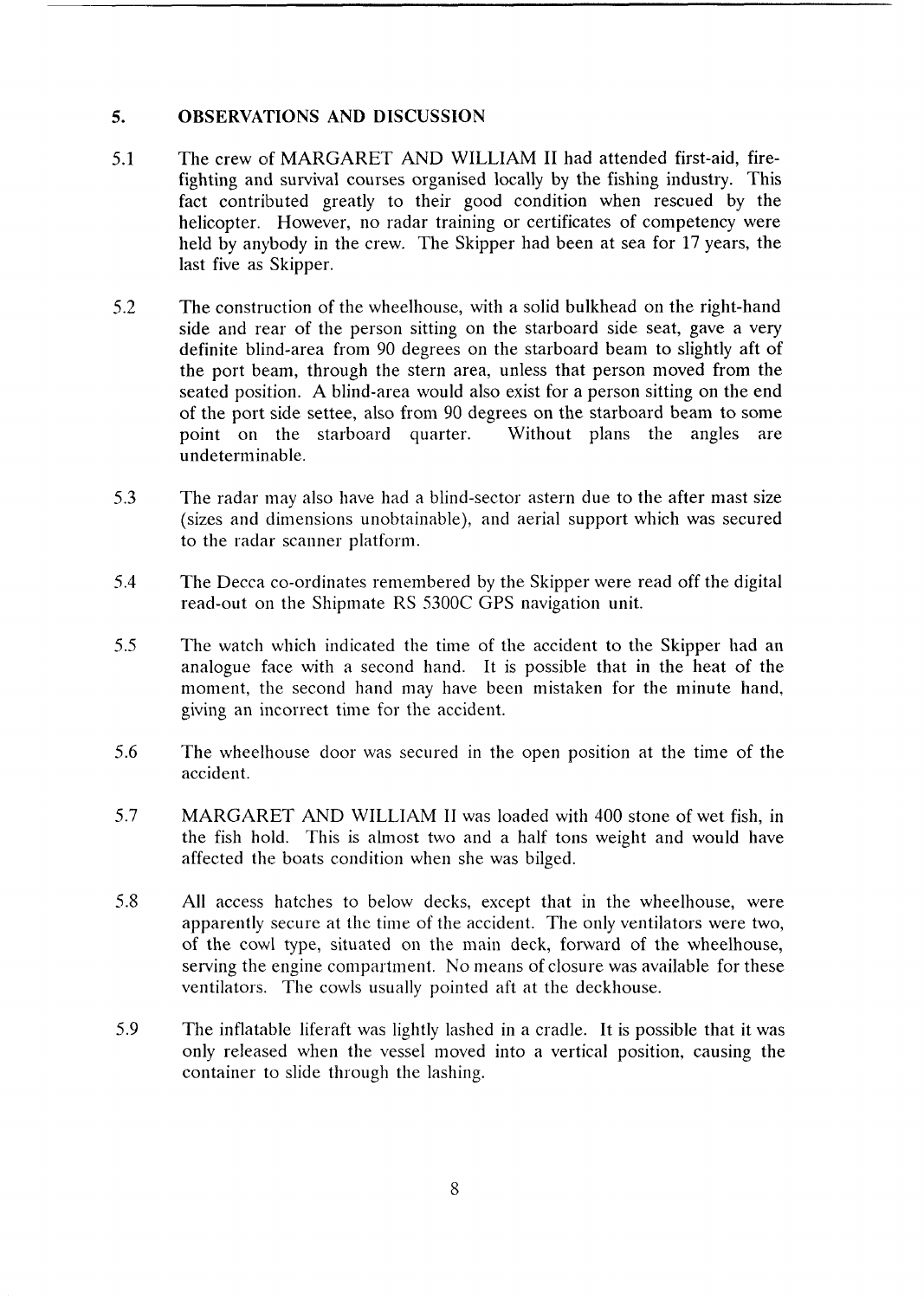5.10 In respect of JACOBUS BROERE, it was observed that the paint on her bow was very identifiably blue above yellow at and slightly above the 4.7 metres draught mark. These marks were horizontal from the vertical stempost for a distance of approximately 1.1 metres, whereupon they became vertical to the waterline, and became mixed. A scrape under the flare of the port bow was also noted and there was a white paint mark at 6.8 metres draught. No other paint marks or scrapes were visible on the hull. No indentations were observed in the bow area, which is of Ice Class D construction.

> Her hull colour is orange. However, both peeling and scraped areas away from the bow revealed blue paint beneath the orange top coat.

5.11 The evidence of the paint samples compared with the original paint as used on MARGARET AND WILLIAM II, indicates that there was almost certainly contact between these two vessels. The yellow samples revealed a very good match. The possibility that MARGARET AND WILLIAM II had earlier been in collision with another vessel and that JACOBUS BROERE hit her wreckage has been considered but is discounted: she appears from the survivors' evidence to have sunk quickly after contact and, in addition, the horizontal - then - vertical direction of scraped paint on the tanker's bow indicates that the fishing vessel was probably floating normally prior to contact.

> Further, the white paint marks at the 6.8 metres mark possibly originated from the deckhouse roof, whilst the blue over yellow horizontal paint at the 4.7 metres to 5.0 metres level match the hull colours of MARGARET AND WILLIAM II when afloat normally. The scrape on the flare of the port bow could possibly have been caused by the fishing vessels aftermast.

- 5.12 Both radars on board JACOBUS BROERE were seen in operation, and they appeared to be in full working order.
- **5.13** In relation to the radars, the Second Officer who was the watchkeeping officer during the afternoon could not remember the ARPA guard-ring settings.
- 5.14 No lookout was posted during the afternoon watch to assist the Second Officer, though a seaman is reported to have been on stand-by on the Bridge undertaking general cleaning duties.
- 5.15 Observations from the wheelhouse prior to the commencement of discharge indicated that the stern trim did not cause an excessive blind-sector beneath the bow. The thin foremast can also be discounted in this respect.
- 5.16 The chartlet at Figure 2 shows the track of JACOBUS BROERE, as taken from her chart, the approximate course of MARGARET AND WILLIAM II, and the probable area of collision based upon the Skipper's recollection of the Decca readings. Figure **3** shows the deduced approach of the two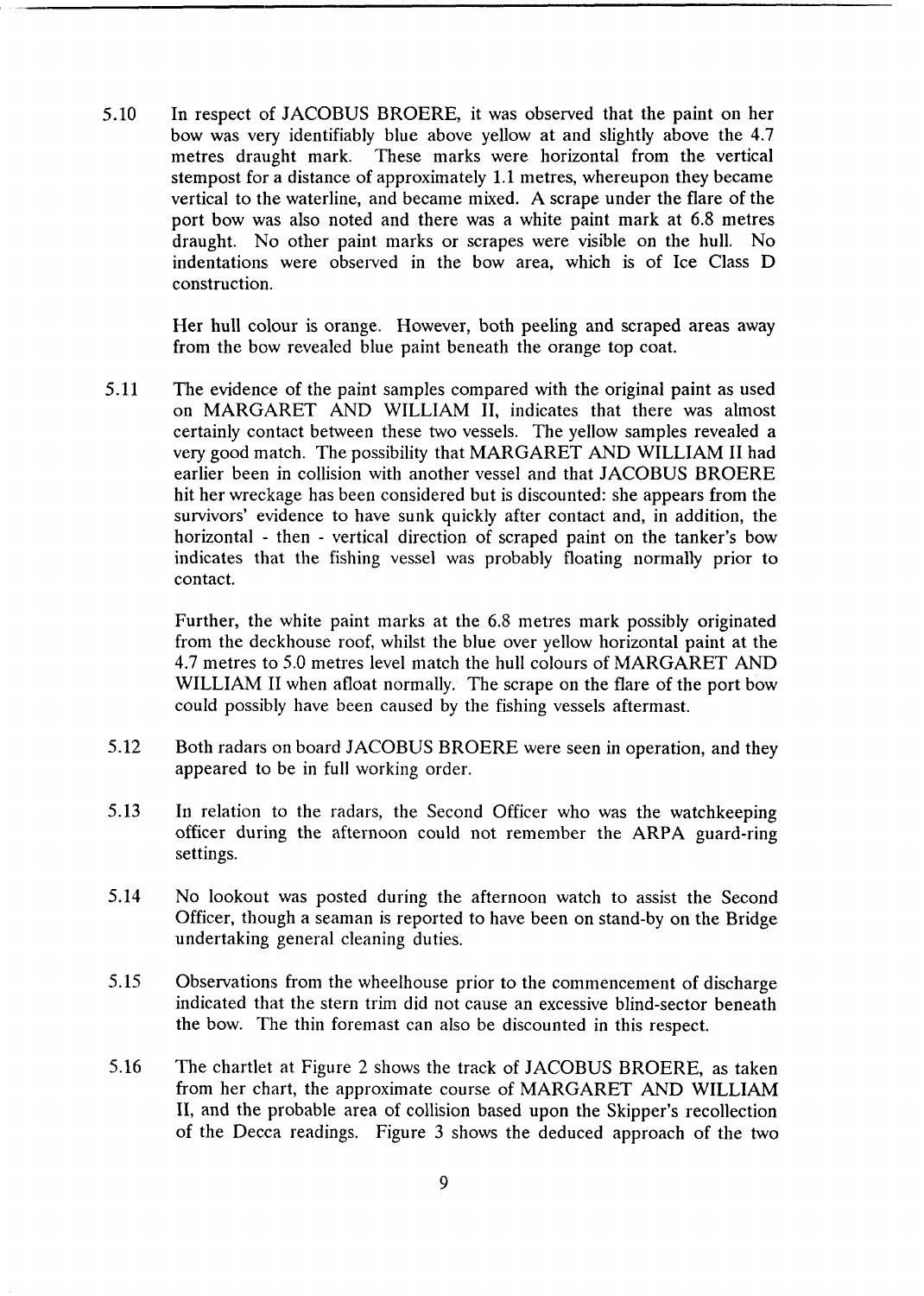vessels to each other, and their aspects. The course and speed of JACOBUS BROERE is taken as  $020^{\circ}$ T and 13 knots (from her charted positions) and that of the fishing vessel as  $070^{\circ}$ T and  $4\frac{1}{2}$  knots. It will be seen that on this basis JACOBUS BROERE was coming up from a direction very close to two points abaft the beam of MARGARET AND WILLIAM II; however, there is uncertainty as to the exact courses and speeds (especially of the fishing vessel) and any error in those assumed would lead to an appreciable difference in this bearing. In strict terms, therefore, the approach may have been a crossing situation under the International Collision Regulations, when Rule 15 would apply and MARGARET AND WILLIAM II was required to give way; or an overtaking situation, when under Rule 13 JACOBUS BROERE should have given way.

5.17 The exact approach bearing is, however, very limited in its significance in this accident, for two reasons. Firstly, Rule 13 says: "When a vessel is in any doubt as to whether she is overtaking another, she shall assume that this is the case and act accordingly."

Secondly, the Collision Regulations also say at Rule 19 that in restricted visibility, a vessel detecting another by radar shall "determine if a closequarters situation is developing and/or risk of collision exists. If so, she shall take avoiding action in ample time **....."** The visibility at the time of the accident was sufficiently restricted for it to be likely that other vessels would be detected by radar well before they were seen by eye. Either or both vessels would be expected to have taken early avoiding action under this Rule had their radar watch been such that the other vessel was so detected.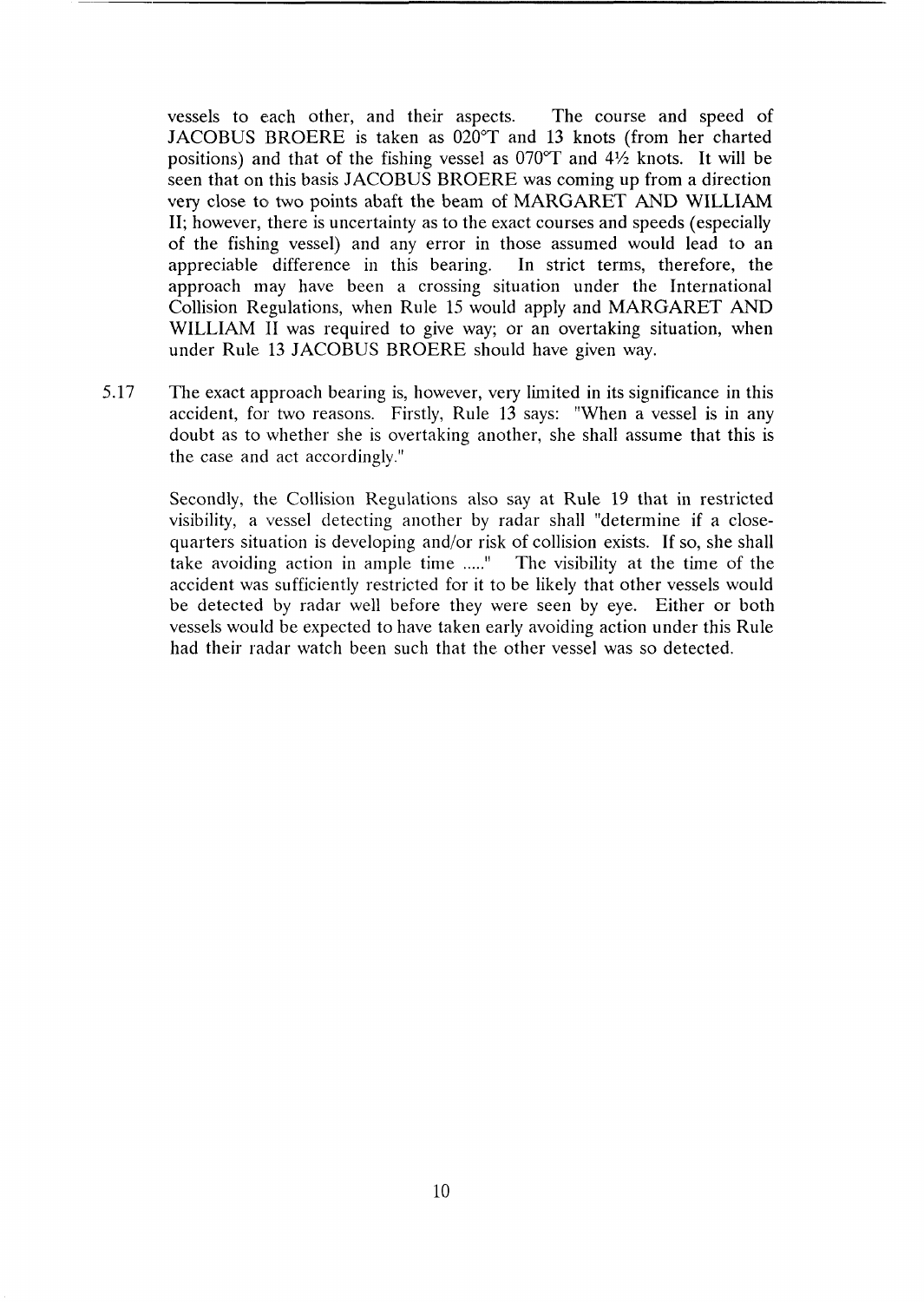### <span id="page-12-0"></span>*6.* **COMMENTS**

**6.1** The three survivors from MARGARET AND WILLIAM IT owe their lives to the liferaft. For a vessel of her size, provision of a liferaft is recommended by the Department of Transport but is not a statutory requirement; the owners are to be commended for having responded positively to the recommendation. However, it was only by good fortune that the survivors were able to use the raft, for no hydro-static release or other float-free arrangement was fitted, and had the raft not escaped from its lashing it would have sunk with the ship.

> The current recommendations on LSA for small fishing vessels are in Merchant Shipping Notice No M.1467, issued in September 1991 (very soon after the casualty though not because of it). As well as advising the carriage of an inflatable liferaft provided with float-free arrangements, the Notice reminds Skippers of the need for the raft to be serviced at the proper intervals - that is every year - and also recommends that an EPIRB should be provided.

*6.2* Although it cannot be certainly established whether in terms of the International Collision Regulations JACOBUS BROERE was an overtaking vessel or a crossing vessel, this point is not significant to the main cause of the accident, which was the failure in each vessel to keep a proper lookout.

> Merchant Shipping Notice No M.1111 points to the need for visibility from the wheelhouse of a fishing vessel to be obstructed as little as possible, but it must be recognised that some blind sectors to a stationary watchkeeper are almost inevitable. It is therefore essential for the man on watch not to remain seated for long periods but to move about - which also helps to keep him alert. Clear advice on this is given in another Merchant Shipping Notice No M.1190, and many accidents have stressed how valid it is.

> As to JACOBUS BROERE, there appears to have been almost total reliance on the radar alerting the watchkeeper to targets coming within the guard rings. It cannot be too strongly emphasised that even modern sophisticated ARPA equipment does not always pick up small targets entering the guard zones; and it is manifestly such targets which are the most vulnerable. Merchant Shipping Notice No M.1158 (issued to British ships) warns that the use of operational warning signals does not relieve the user from the duty to maintain a proper lookout. The requirement of the International Collision Regulations is absolutely clear: every vessel shall at all times maintain a proper lookout by sight and hearing as well as by all available means appropriate in the prevailing circumstances.

**6.3** Having inevitably made these points of criticism of the watchkeeping in both vessels, it is only right to add that the evidence of the investigation is that both ships were in general well run. It should also be said that the honesty of the Master of JACOBUS BROERE in volunteering the information to Swansea Coastguard is to be admired. Equally, the crew obviously took great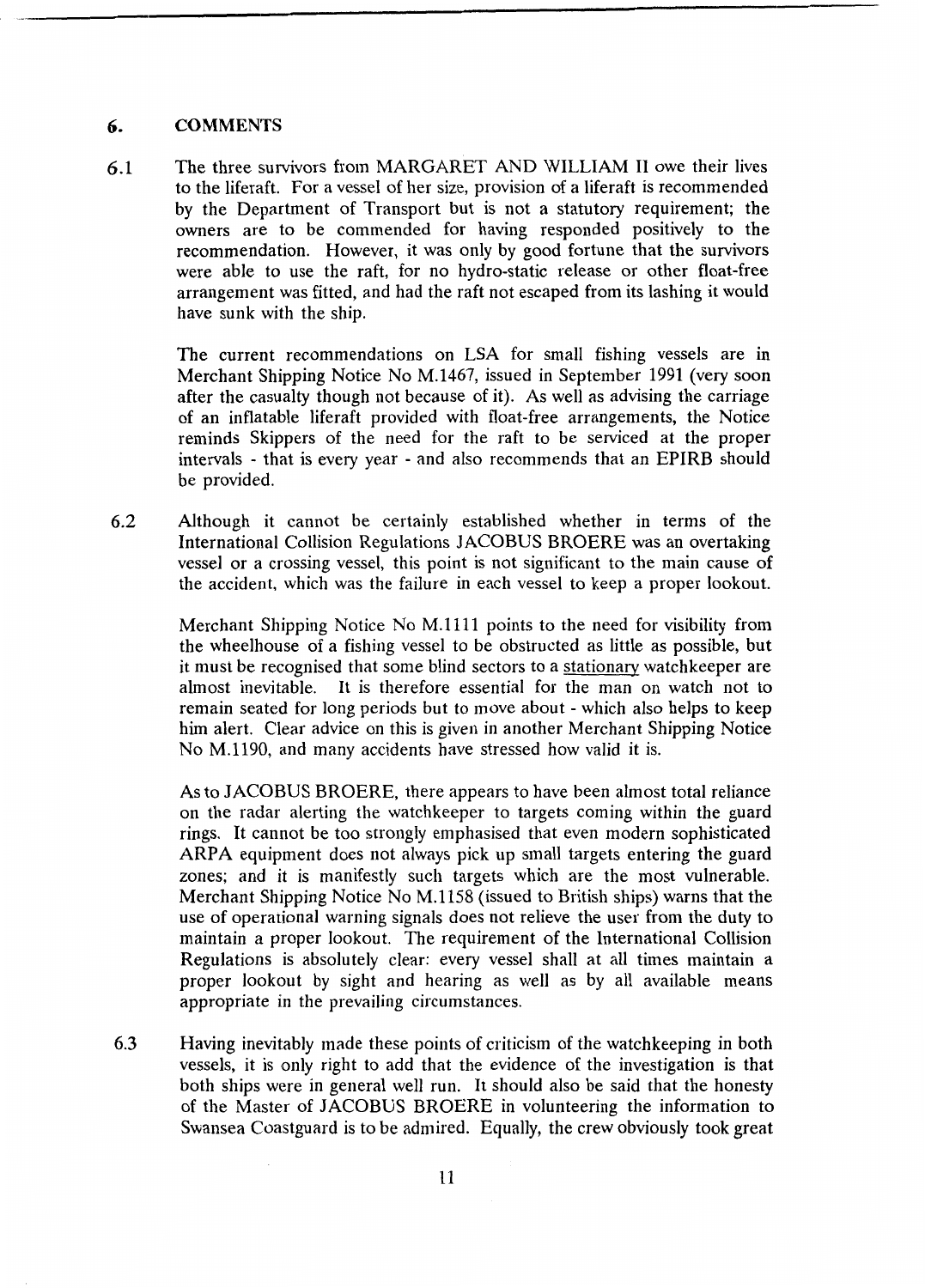care of MARGARET AND WILLIAM II, and appeared to be conscious of their own safety.

- 6.4 Whilst it is believed that the Decca position stated by the Skipper is correct, the time he read off the analogue watch-face may be inaccurate. Bearing in mind what was happening about him, it would be very understandable for the second hand to be confused with the minute hand. The Mate's recollection of between 1700 hrs and 1730 hrs local time (1600 hrs - 1630 hrs GMT), and the charted position of JACOBUS BROERE at 1800 hrs (1600 hrs GMT) together with the Decca coordinates as recalled by MARGARET AND WILLIAM II's Skipper are so close as to be almost coincidental.
- 6.5 JACOBUS BROERE has a vertical ice-strengthened bow; with this cutting into a wooden boat at speed, any resistance would hardly be felt and there is no reason to doubt that those on board were unaware of the collision.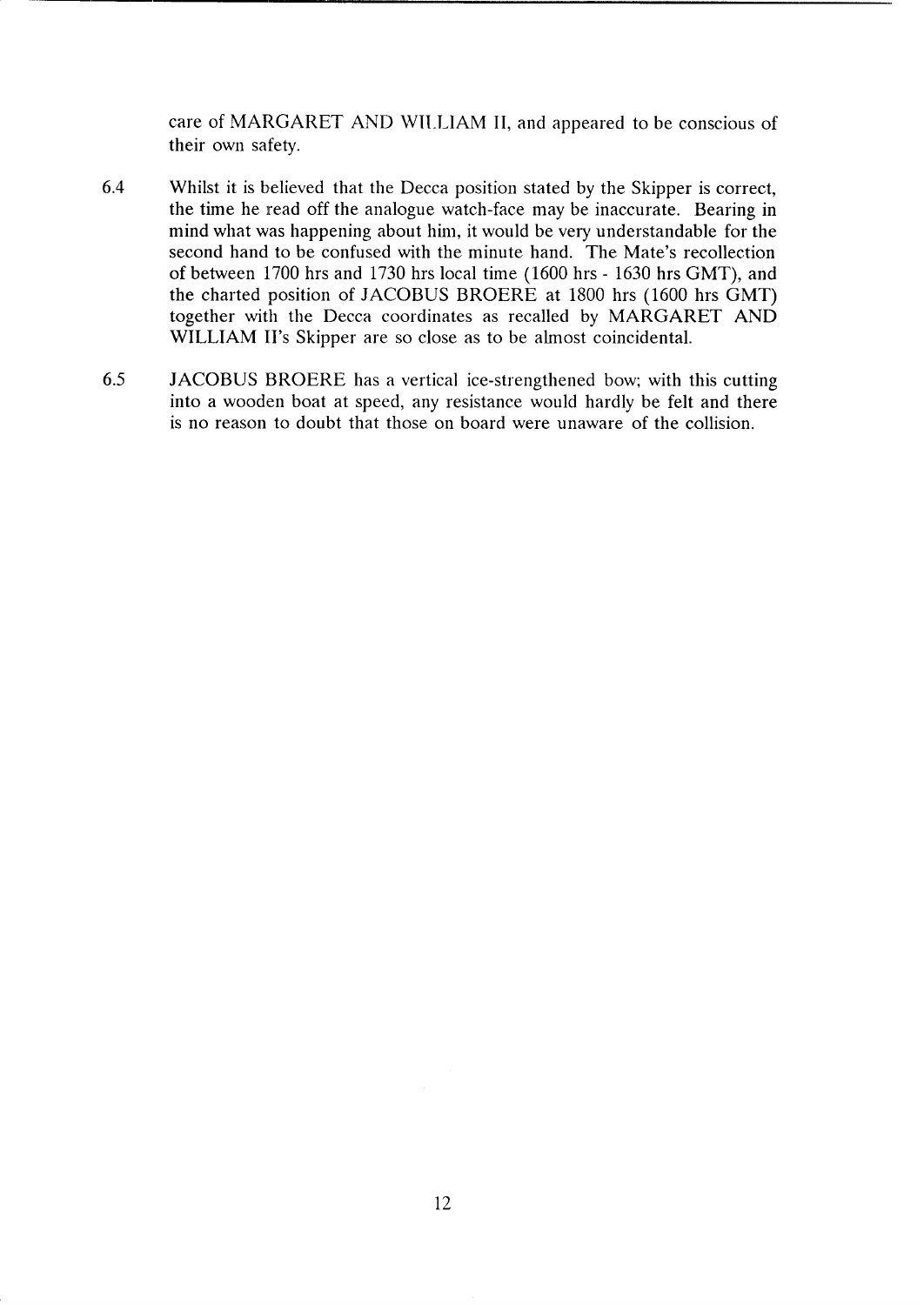### <span id="page-14-0"></span>**7. FINDINGS**

- 7.1 MARGARET AND WILLIAM II foundered as a result of collision, in all probability on the evidence available with the Dutch chemical tanker JACOBUS BROERE at a time close to 1600 hrs GMT on Wednesday, **4**  September 1991. She sank immediately. The approximate position of this accident was latitude  $49^{\circ}01'N$ : longitude  $6^{\circ}25'W$ , in about 120 metres of water.
- 7.2 The loss of two members of the crew of MARGARET AND WILLIAM II was a direct consequence of the collision.
- 7.3 The International Collision Regulations require all vessels to maintain a proper lookout by sight and hearing as well as by all available means appropriate to the prevailing conditions. Visibility was restricted, though not very poor, and the conditions therefore required careful lookout both by eye and by radar. Neither vessel kept such a lookout. JACOBUS BROERE neither saw MARGARET AND WILLIAM II nor detected her by radar. MARGARET AND WILLIAM II did not observe JACOBUS BROERE until immediately before collision took place.
- 7.4 At the time of the collision both vessels were on passage. MARGARET AND WILLIAM II was not fishing and neither vessel was restricted in her ability to manoeuvre. It is not possible to establish positively whether in terms of the Collision Regulations the vessels were crossing or JACOBUS BROERE was overtaking; but whichever is the case it is reasonable to assume that if either vessel had detected the other in sufficient time action to avoid collision would have been taken.
- 7.5 It follows from the preceding Findings that the cause of the collision was that neither vessel was keeping an adequate lookout.
- 7.6 The likely circumstances of sinking are that the bow of JACOBUS BROERE entering the after sleeping compartment, opened up the fishing vessel on the starboard quarter and possibly pushed downwards causing MARGARET AND WILLIAM II to float vertically. The engine compartment may also have been breached; in any event its two open ventilators would have allowed water to enter that compartment and subsequently sink the vessel. The after end of the fishing vessel must have been opened-up, as the supernumerary escaped from this compartment uninjured.

Marine Accident Investigation Branch

April 1992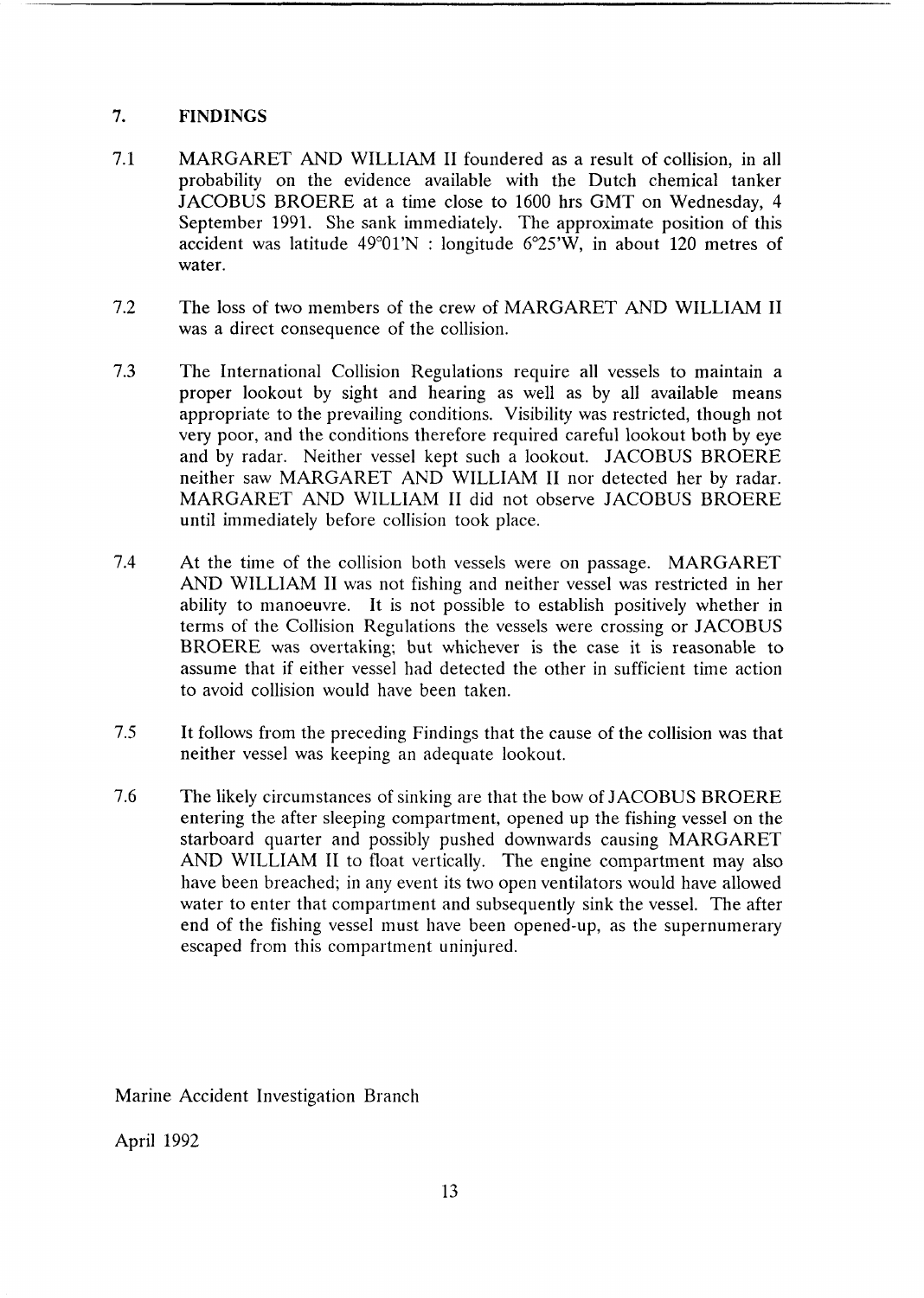

MARGARET AND WILLIAM II

 $\overline{\phantom{a}}$ 

**SU96**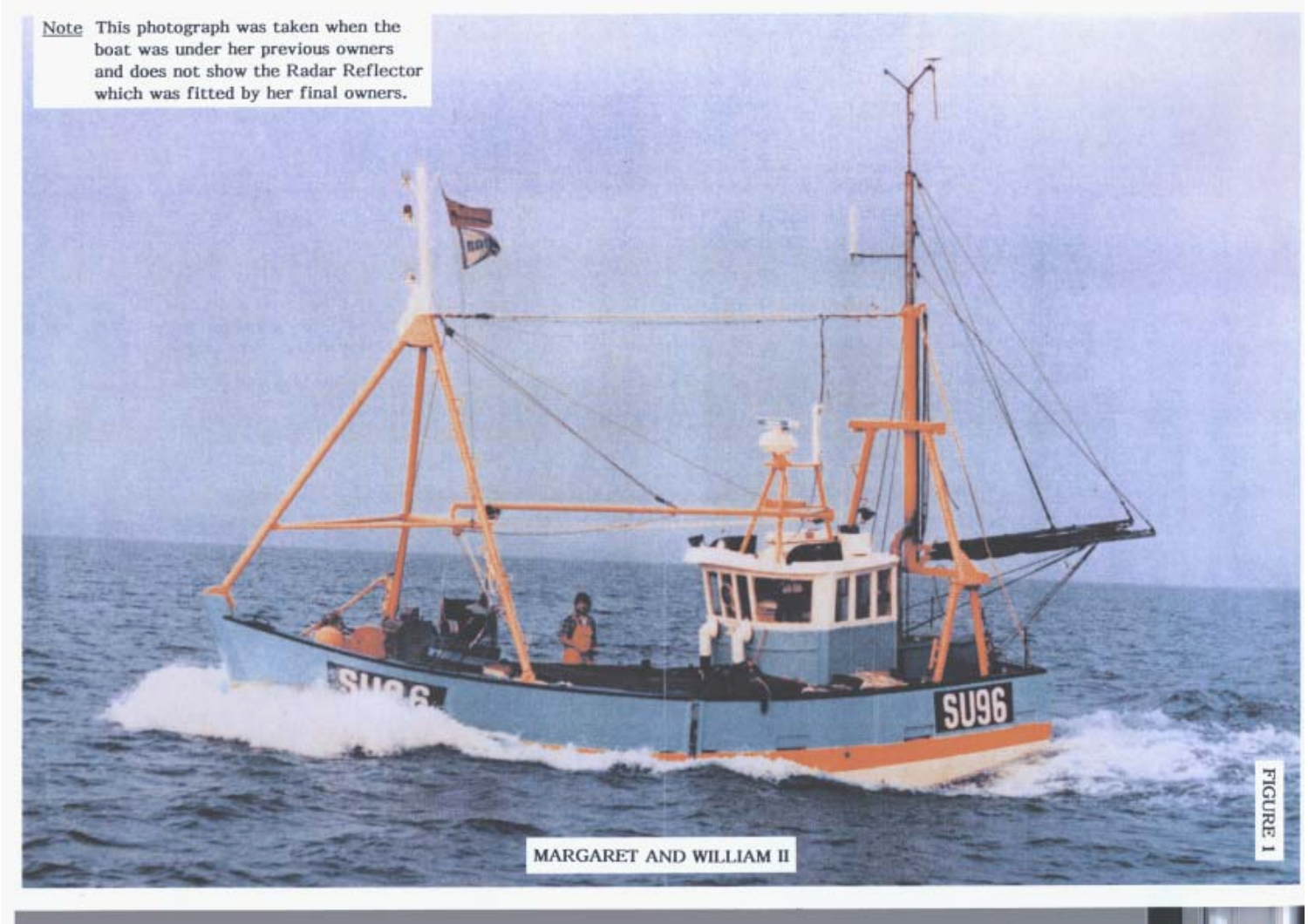